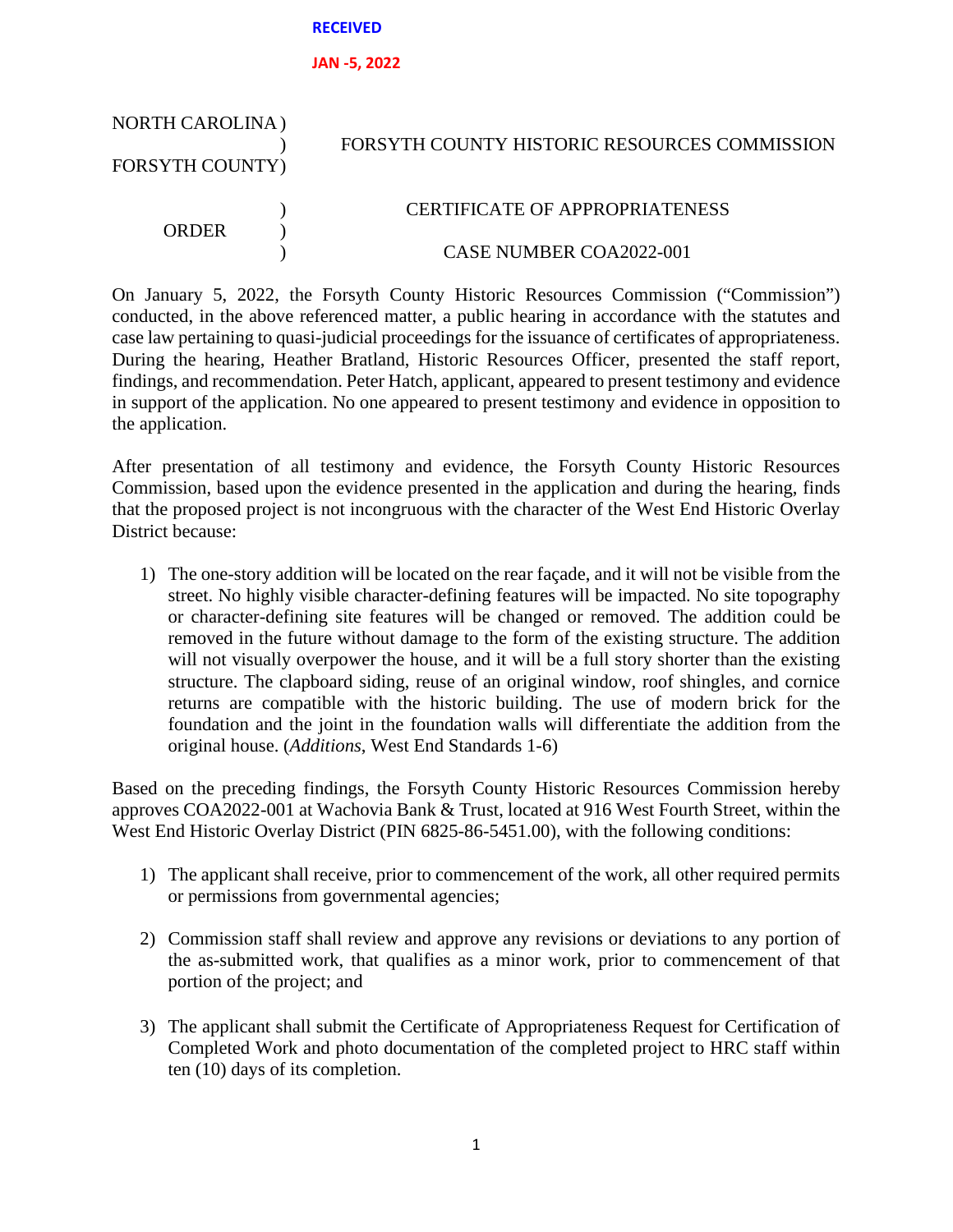**RECEIVED**

## **JAN -5, 2022**

This the fifth day of January, 2022.

Mary Catherine Berry

Mary Catherine Berry, Chair Forsyth County Historic Resources Commission